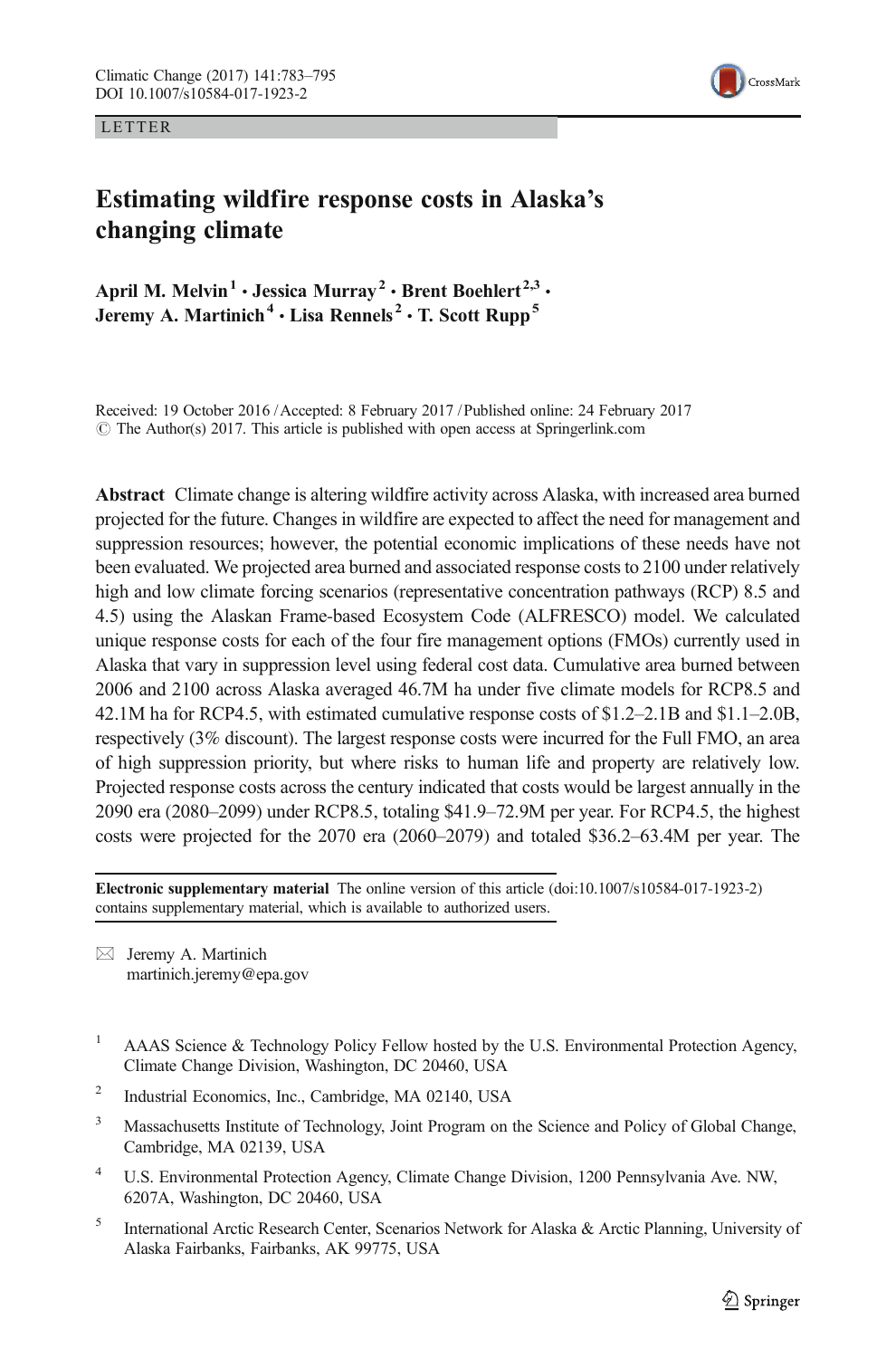relative change in annual area burned showed larger increases for RCP8.5 than RCP4.5 across much of the state. The reported response costs are likely an underestimate and limited available data for state incurred costs suggests that realized costs could be ~68% higher. These findings indicate that climate change will have continued impacts on wildfire response costs across Alaska that vary among FMOs and global greenhouse gas emissions futures.

# 1 Introduction

Climate change has been linked to an increase in wildfire activity across the North American boreal forest (Flannigan et al. [2009a](#page-11-0); Gillett et al. [2004](#page-11-0); Kasischke et al. [2010](#page-11-0); Kelly et al. [2013](#page-11-0)), with further increases in frequency and extent projected for the future (Balshi et al. [2009](#page-10-0); Flannigan et al. [2009b;](#page-11-0) Flannigan et al. [2016](#page-11-0)). While this ecosystem is well adapted to fire, increased fire activity can facilitate long-term changes to ecosystem structure and function (Johnstone et al. [2010\)](#page-11-0) and elevate risks to society (Trainor et al. [2009](#page-12-0)). In Alaska, increased wildfire activity is occurring concurrent with greater human settlement in the wildland-urban interface (WUI), thereby heightening the potential for direct human exposure to fire (Berman et al. [1999;](#page-11-0) Calef et al. [2008](#page-11-0); Cohen [2000](#page-11-0)) and the need for greater financial resources to suppress wildfire spread.

Alaska's landscape presents unique challenges that have shaped wildfire suppression policies. Boreal forest covers about 60% of the state (Markon et al. [2012](#page-11-0)) and is dominated by black spruce (Picea mariana), a highly flammable tree species that has contributed to the burning of hundreds of thousands of hectares annually in recent decades (AICC [2016](#page-10-0); Todd and Jewkes [2006](#page-12-0)). The vast size of the boreal forest and limited road network across Alaska make fire suppression logistically difficult and costly, especially in remote areas, where lightning-caused fires are common (Todd and Jewkes [2006](#page-12-0)). Wildfire suppression in Alaska formally began 1939, and in the early years, focus was placed on suppression and prevention of as many fires as possible, despite very limited resources (Todd and Jewkes [2006\)](#page-12-0). Over time, the impracticality of fighting all fires in Alaska, evolving US fire policy, and improved understanding of the ecological importance of fire, contributed to a shift towards wildfire management instead of simply suppression and prevention. In the 1980s, fire management options (FMOs) were introduced and are currently in use by fire agencies in Alaska. Wildfire agencies and landowners designate lands into four FMOs—Critical, Full, Modified, and Limited—which prioritize the allocation of resources and inform unique response protocols (AICC [2016;](#page-10-0) AIWFMP [2010](#page-10-0)) (Table [1\)](#page-2-0). Land assignment to an FMO is based on many factors including public and firefighter safety, existing policies, property value, natural and cultural resources, environmental health and sustainability, and potential suppression costs (AIWFMP [2010\)](#page-10-0). Land designation to each FMO is revised annually, to reflect changes in the location of valuable property and in consideration of where fire occurrence many improve habitat for wildlife (Trainor et al. [2009](#page-12-0)). Because of the uneven distribution of Alaska's population and high-value property, there are considerable differences in location of the total land area within each FMO (see FMO designation map at http://fire.ak.blm.gov/content/maps/aicc/Alaska Fire Management [Options.pdf](http://fire.ak.blm.gov/content/maps/aicc/Alaska_Fire_Management_Options.pdf)). Critical areas receive the highest priority yet comprise the smallest land area (about 1.3 M ha), while Limited areas—where fires are rarely fought—cover the largest portion of the state, totaling over 106 M ha (Table [1\)](#page-2-0).

If projected increases in wildfire activity (Balshi et al. [2009](#page-10-0); Flannigan et al. [2009a](#page-11-0); Rupp et al. [2016](#page-11-0)) are realized, the financial resources needed to respond to wildfires are likely to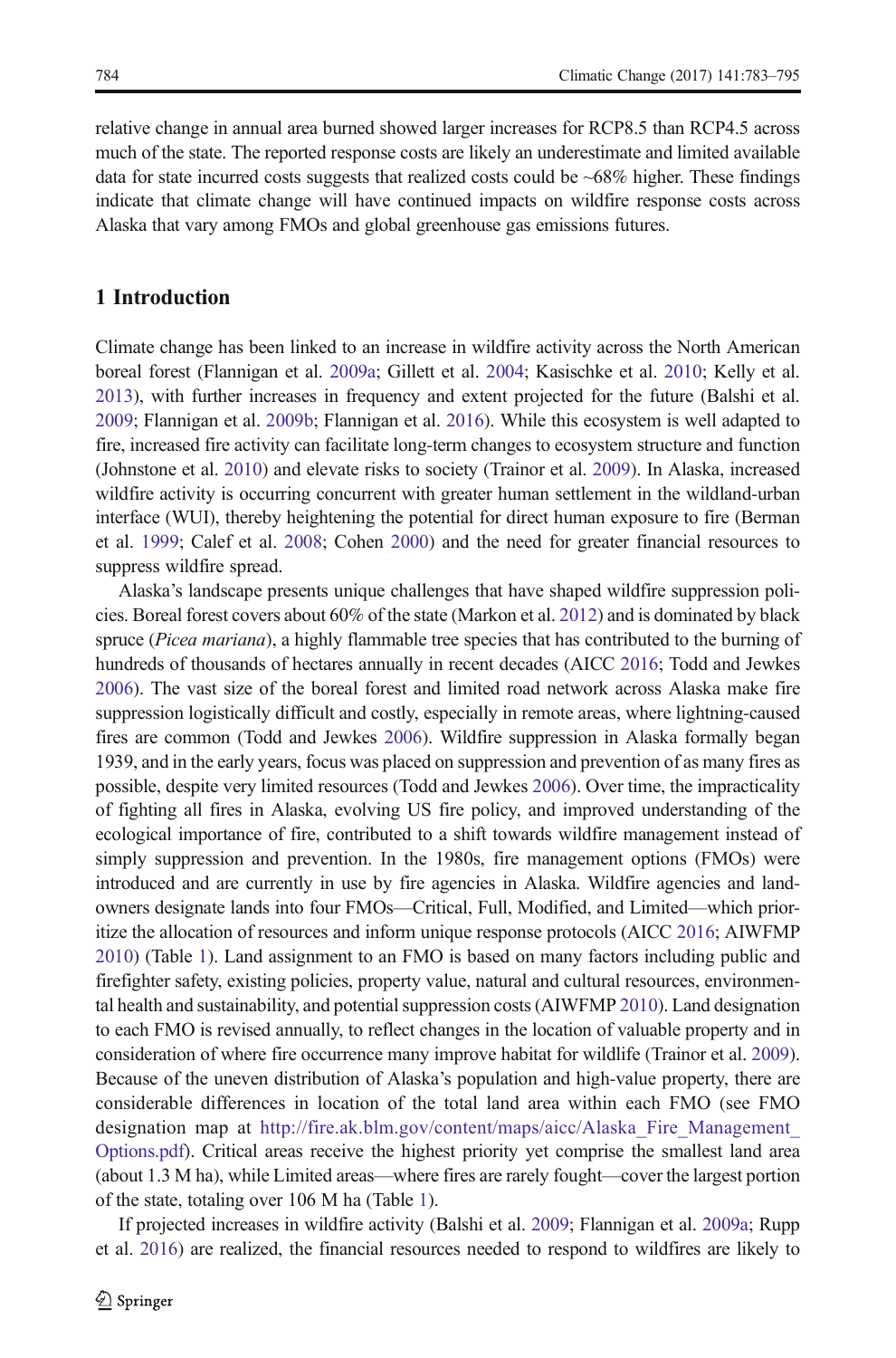#### <span id="page-2-0"></span>Table 1 Characteristics of each FMO in Alaska

| <b>FMO</b> | Characteristics                                                                                                                                                                                                        | Area <sup>a</sup><br>(thousands)<br>of ha |
|------------|------------------------------------------------------------------------------------------------------------------------------------------------------------------------------------------------------------------------|-------------------------------------------|
| Critical   | Highest priority areas where the risks to human life, residences, and<br>community-dependent infrastructure are greatest. All fires are immediately sup-<br>pressed.                                                   | 1309                                      |
| Full       | High-valued areas, but where risks to human life or inhabited property are low. Fires 21,786<br>are usually suppressed.                                                                                                |                                           |
|            | Modified Areas where risks to humans and infrastructure are relatively low and management<br>decisions are designed to balance area burned with suppression costs. Suppression<br>occurs if there is high fire danger. | 17.052                                    |
| Limited    | Typically remote areas with a low density of valuable property, allowing for natural<br>fire dynamics and associated ecological processes. Not typically suppressed.                                                   | 106,672                                   |

Table descriptions based on AICC 2016

<sup>a</sup> Areas listed for each FMO are those used in this analysis

increase, especially if fires occur in FMOs where suppression is prioritized. We estimated the potential wildfire response costs through 2100 for large  $(\geq 100)$  ha) fires within each FMO across Alaska. Further, we considered the benefits (or avoided costs) resulting from global action to reduce greenhouse gas (GHG) emissions. To do this, we projected area burned by wildfire under high and low climate forcing scenarios using the Alaskan Frame-based Ecosystem Code (ALFRESCO) model (Johnstone et al. [2011](#page-11-0); Rupp et al. [2007](#page-11-0); Rupp et al. [2016](#page-11-0); Rupp et al. [2000](#page-11-0); Rupp et al. [2002](#page-11-0)). This model integrates climate, vegetation type, and forest age to calculate a flammability coefficient, which is then used to simulate fire initiation and subsequent spread across the landscape. Wildfire response costs were then calculated based on historic federal expenditure data and spatially-explicit projections of area burned. This study is a new component of a broader, multi-sector modeling framework developed for the Environmental Protection Agency's (EPA) Climate Change Impacts and Risk Analysis (CIRA) project (Martinich et al. [2015\)](#page-11-0), which seeks to estimate the effects of global GHG reductions in avoiding or reducing future impacts and damages.

# 2 Methods

### 2.1 Climate projections and model overview

Future climate was projected using five previously downscaled general circulation models (GCMs) determined to have the most skill for Alaska and the Arctic (Walsh et al. [2008](#page-12-0); [https://www.snap.uaf.edu/methods/models,](https://www.snap.uaf.edu/methods/models) detailed in Online Resource 1). Model skill is a criterion to select a subset of GCMs that are able to best re-create historical climate in a region (e.g., see (McSweeney et al. [2015;](#page-11-0) Rupp et al. [2013;](#page-11-0) Vano et al. [2015](#page-12-0)). In the context of the GCMs used in this analysis, skill is measured based on the degree to which each GCM's output aligned with observed climate data from 1958 to 2000 for precipitation, sea level pressure, and surface air temperature. Due to nonstationarity, skill at matching observations may not always lead to superior representation of future climate conditions. Projections for the five GCMs included representative concentration pathways (RCP) 8.5 (high GHG emissions) and RCP4.5 (lower GHG emissions) from the Coupled Model Intercomparison Project Phase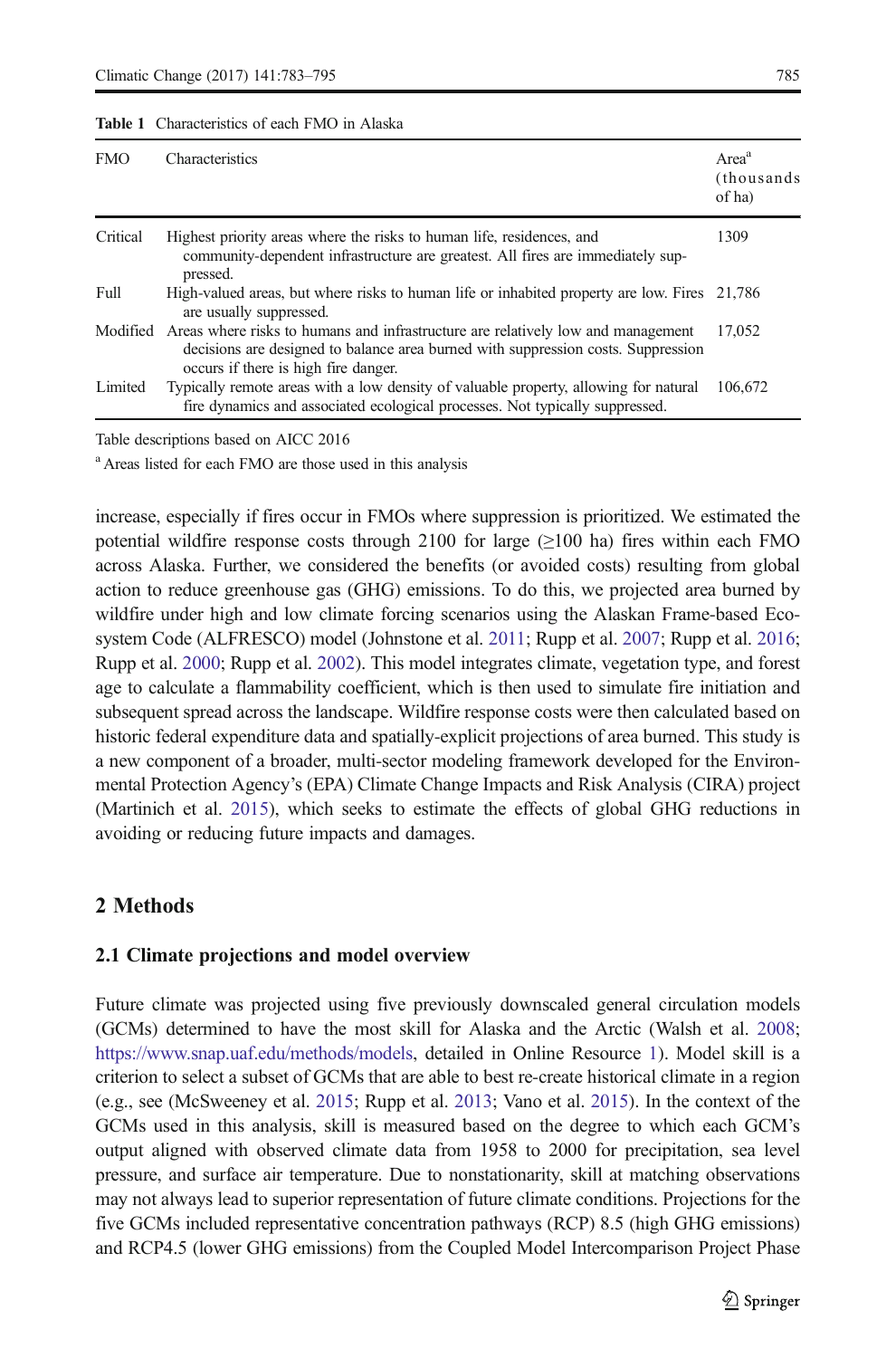5 (CMIP5; Taylor et al. [2012\)](#page-11-0), which were selected to be consistent with the forcing scenarios being used in the forthcoming Fourth National Climate Assessment (USGCRP [2015](#page-12-0)) and availability of data.

Next, the downscaled temperature and precipitation data were input to the ALFRESCO model. ALFRESCO is a spatially-explicit, landscape-scale biogeographic model of vegetation and wildfire dynamics that incorporates climate information to project vegetation distribution and fire regime under future climate conditions. The primary spatial process employed in the model is the stochastic simulation of fire regime, which is carried out at a 100-ha grid cell resolution. Climate, vegetation type, and successional age of each grid cell are used to calculate a flammability coefficient, which is used to simulate fire initiation and subsequent spread across multiple grid cells. Flammability is affected by climate through a weighted function of monthly average temperatures in March through June and monthly precipitation totals in June and July (Johnstone et al. [2011](#page-11-0)). The function governing the influence of climate on flammability explains 79% of the variability in logarithm of area burned annually, based on Alaska fire data from 1950 to 2004 (Duffy et al. [2005](#page-11-0)). Fire spread is based on neighboring pixel flammability and the presence of fire breaks on the landscape (Johnstone et al. [2011](#page-11-0)). For a more detailed description of the model, see Johnstone et al. [2011,](#page-11-0) Mann et al. [2012](#page-11-0), Rupp et al. [2007](#page-11-0), Rupp et al. [2016,](#page-11-0) Rupp et al. [2000](#page-11-0), and Rupp et al. [2002.](#page-11-0)

We relied on a mode in ALFRESCO that considers the spatial distribution of FMOs and adjusts the probability of fire spread between cells (i.e., fire is less likely to spread in FMOs with higher suppression priority). We conducted 200 replicate simulations for the 1901–2100 time period for each of the 10 GCM  $\times$  RCP combinations. Past experience and testing of ALFRESCO determined that 200 replicates capture the inherent variability of the stochastic fire simulations, and therefore we selected this number for our analysis. Because ALFRESCO is a stochastic model, each replicate simulation produced a different spatial and temporal pattern of wildfire occurrence. We relied on the median value across the 200 simulations for most analyses, which allowed for greater statistical certainty in projected outcomes for each FMO. To illustrate the variation across these simulations, we also report the 25th and 75th percentile values for many of our results. We focused on output of area burned (a yes/no designation for each 100 ha grid cell, calculated on an annual time step) and also evaluated the extent of dominant vegetation types to inform the discussion of results (see Online Resource 1). Projected annual area burned was aggregated by FMO to calculate response costs between RCPs and across four, 20-year eras presented with the central year: 2030 (2020–2039), 2050 (2040–2059), 2070 (2060–2079), and 2090 (2080–2099). Response costs were estimated using the five-model average of the median area burned across the 200 replicate simulations. Projections of annual area burned were compared with modeled historical (1970–2005) fire extent to evaluate the relative change over time. The total area burned for each FMO within this historical baseline period is reported in Online Resource 2, Tables S2 and S4.

#### 2.2 Wildfire response costs

The responsibility and incurred costs of responding to wildfires in Alaska are shared by state and federal agencies. At this time, a detailed compilation of historically incurred costs that reflect expenditures of both state and federal sources is not available. Therefore, we used federal cost data that was publicly available as the basis for our study, but also discuss how inclusion of state expenditures could influence our reported response costs. We estimated response costs per hectare burned for each FMO using historical (2002–2013) data from the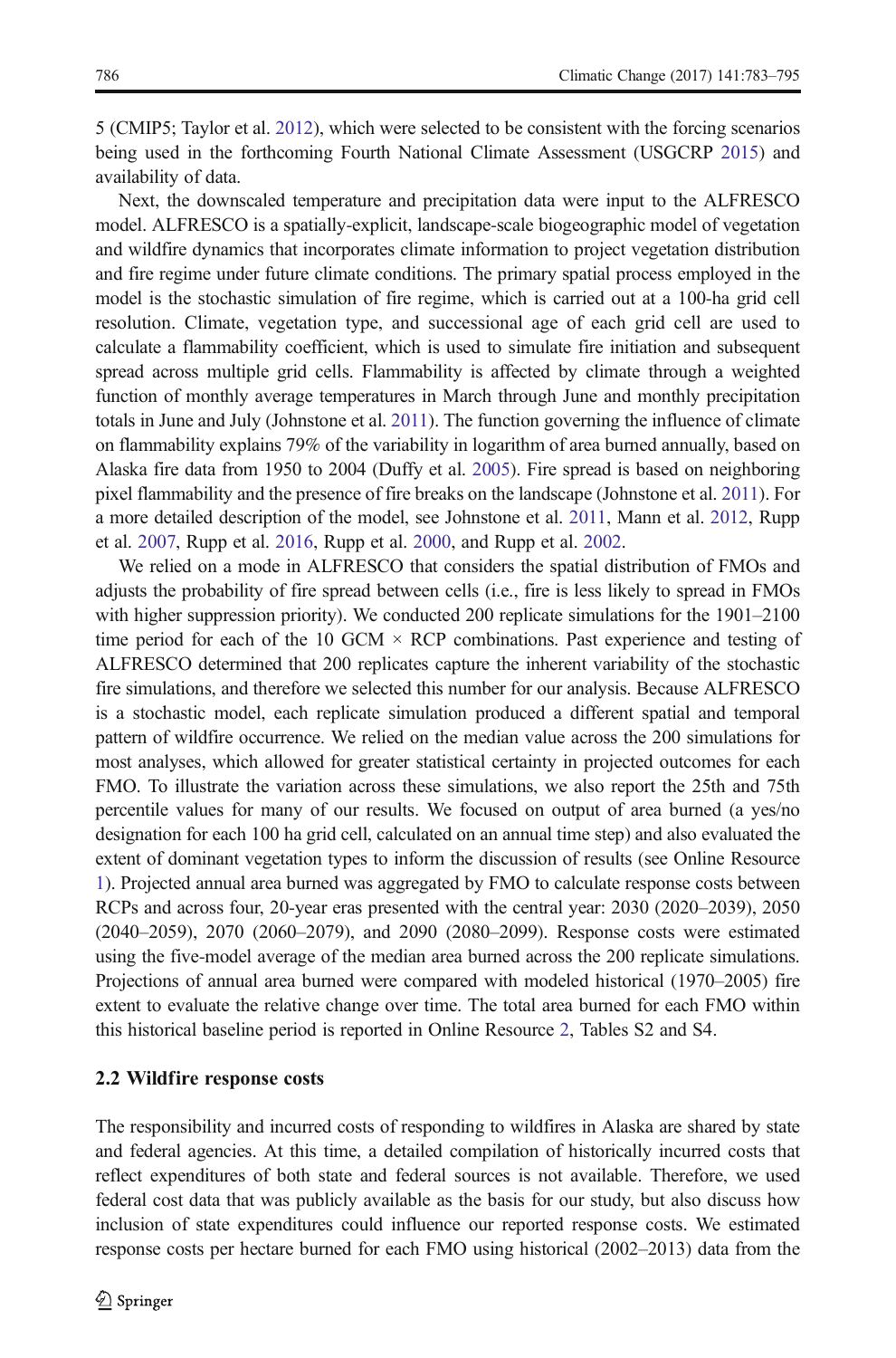Alaska Interagency Coordination Center (AICC, [http://fire.ak.blm.gov/\)](http://fire.ak.blm.gov/) and the National Fire and Aviation Management web application [\(http://fam.nwcg.gov/fam-web/hist\\_209/report\\_](http://fam.nwcg.gov/fam-web/hist_209/report_list_209) list 209) and provide detailed methods in Online Resource 1. These databases included costs reported by federal agencies for fires  $\geq 100$  ha in size and fires that required an Incident Management Team Type 1 or 2 response (i.e., high priority suppression requiring a complex response with large resource needs). Only 28% of reported fires included response costs; however, it is likely that some fires incurred costs that were not reported (AICC, personal communication). We estimated costs per unit area both with and without inclusion of fires with no cost data reported (Table S1). We determined that inclusion of fires with no cost data helps to standardize costs within an FMO and account for the expectation that not all fires or hectares burned will be actively fought, especially in FMOs with low suppression priority. However, because some fires with incurred costs may not have been reported (such as small fires located in high-priority suppression areas), this approach may underestimate the response cost per unit area. We also calculated response cost per unit area using total hectares burned only for fires with reported response costs. This approach may give a more accurate response cost per unit area for fires that are fought; however, it does not account for areas where active suppression measures are not employed. Estimated costs using this approach were higher for all FMOs, as expected; however, there was large variation in the relative difference between the two approaches (Table S1). Future response costs were estimated by applying the FMO-specific cost per hectare to the projected annual area burned within each FMO using both cost estimate approaches, to illustrate a potential range in future costs.

State-incurred costs (including many fires <100 ha in size) can make up a large proportion of total annual costs to Alaska that our projected estimates do not capture. For instance, between 2009 and 2015, an average of 68% (±8% SD) of annual costs were incurred by the state (B. Fronterhouse and K. Herrera, personal communication). This indicates that the cost per hectare values we used in this analysis are likely a considerable underestimate of what will be realized to respond to wildfire in the future. The 2009–2015 data represent total annual costs for a somewhat different time period than we used in cost estimate development and we cannot distinguish among FMOs, determine individual fire sizes, or estimate costs per unit area. Since FMOs and area burned were metrics central to our cost calculations, we are limited in our ability to determine how large an underestimate our projected values represent. However, to acknowledge that our estimates could be ∼68% lower than the combined state and federal costs, we report values that are 68% higher alongside the costs projected using the federal-only data for some of our results.

# 3 Results

Projected cumulative area burned in Alaska between 2006 and 2100 averaged 46.7M ha across the five GCMs under RCP8.5, and 42.1M ha for RCP4.5 (Table [2](#page-5-0)). For both RCPs, approximately 67% of projected area burned occurred in the Limited FMO, while 17 and 15% of burned area was contained in the Full and Modified FMOs, respectively. Critical areas accounted for 0.5% of cumulative area burned. Projected area burned was larger for RCP8.5 than RCP4.5 for all FMOs and GCMs except Modified and Limited under one model (MRI-CGCM3). Mean cumulative response costs (3% discount, 2015\$) were similar for the two RCPs, averaging \$1.2–2.1B and \$1.1–2.0B for RCP8.5 and RCP4.5, respectively, where the range represents the mean based on all reported wildfires (lower value) and only fires with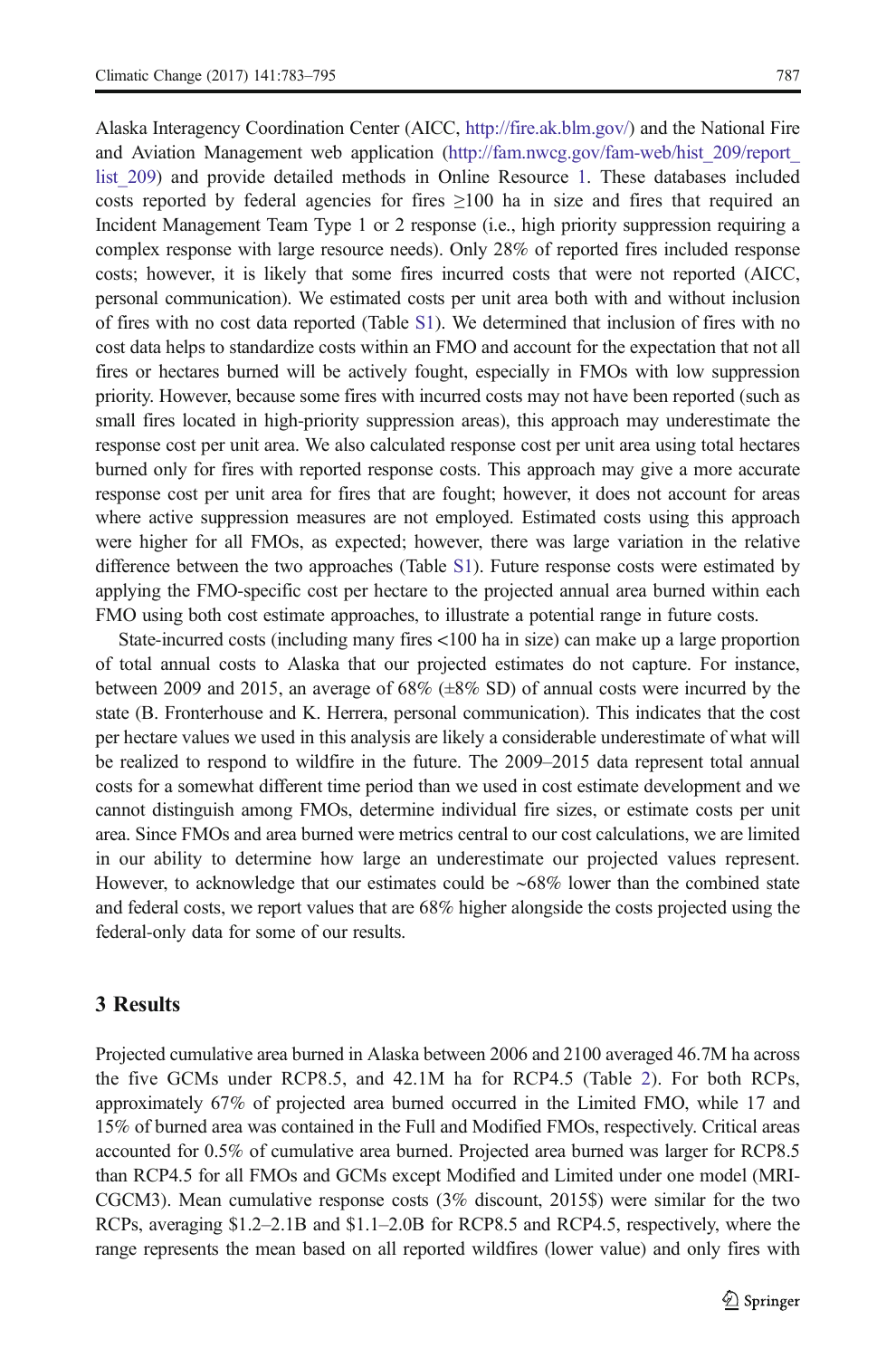|                                   | Statewide<br>Total | <b>FMO</b> |                 |                 |                 |  |
|-----------------------------------|--------------------|------------|-----------------|-----------------|-----------------|--|
|                                   |                    | Critical   | Full            | Modified        | Limited         |  |
| Hectares burned (thousands of ha) |                    |            |                 |                 |                 |  |
| <b>RCP8.5</b>                     |                    |            |                 |                 |                 |  |
| CCSM4                             | 53,580             | 291        | 9099            | 8115            | 36,074          |  |
|                                   | (38, 113, 59, 512) |            |                 |                 |                 |  |
| GFDL-CM3                          | 50,548             | 282        | 8833            | 7596            | 33,838          |  |
|                                   | (39,059, 62,543)   |            |                 |                 |                 |  |
| GISS-E2-R                         | 42.484             | 230        | 7098            | 6560            | 28,597          |  |
|                                   | (27,304, 47,227)   |            |                 |                 |                 |  |
| <b>IPSL-CM5-LR</b>                | 51.980             | 275        | 8700            | 7794            | 35,211          |  |
|                                   | (35, 472, 59, 320) |            |                 |                 |                 |  |
| MRI-CGCM3                         | 35,142             | 200        | 6664            | 5307            | 22,971          |  |
|                                   | (30, 251, 48, 087) |            |                 |                 |                 |  |
| Ensemble mean                     | 46,747             | 255        | 8079            | 7074            | 31.338          |  |
|                                   | (12, 432, 54, 701) | (23, 536)  | (1864, 10,085)  | (1277, 8708)    | (7394, 35, 775) |  |
| RCP4.5                            |                    |            |                 |                 |                 |  |
| CCSM4                             | 46.233             | 265        | 7822            | 7001            | 31,145          |  |
|                                   | (43,900, 68,442)   |            |                 |                 |                 |  |
| GFDL-CM3                          | 47.988             | 248        | 8293            | 7419            | 32,028          |  |
|                                   | (41, 272, 65, 773) |            |                 |                 |                 |  |
| $GISS-E2-R$                       | 34,750             | 190        | 5996            | 5200            | 23,364          |  |
|                                   | (33,778, 56,729)   |            |                 |                 |                 |  |
| <b>IPSL-CM5-LR</b>                | 44,785             | 235        | 7582            | 6809            | 30,158          |  |
|                                   | (41,571, 68,517)   |            |                 |                 |                 |  |
| MRI-CGCM3                         | 36,874             | 194        | 6158            | 5657            | 24,865          |  |
|                                   | (28, 145, 46, 534) |            |                 |                 |                 |  |
| Ensemble mean                     | 42,126             | 226        | 7170            | 6417            | 28,312          |  |
|                                   | (14,854, 64,092)   | (30, 605)  | (2305, 11, 533) | (1602, 10, 195) | (8867, 41,730)  |  |

<span id="page-5-0"></span>Table 2 Cumulative area burned for each of the five GCMs and two RCPs for the 2006–2100 time period, reported for the entire state and each FMO

Values represent the median value across the 200 replicate simulations for each  $GCM \times RCP$  combination. The 25th and 75th percentile values are shown for select measurements in the format (25th percentile, 75th percentile)

reported costs (higher value) (Table [3](#page-6-0)). Further, if we assume that our projections capture only about 32% of the total costs, as is suggested by the limited State cost data available, then our projected values would increase to approximately \$2.0–3.5B and \$1.8–3.4B. Among FMOs, mean costs were highest for Full and lowest for Critical for both RCPs (Table [3](#page-6-0)). However, CCSM4 projected higher response costs for RCP4.5 than RCP8.5 for all FMOs, and a similar pattern was observed for MRI-CGCM3 for all FMOs except Critical. Generally among GCMs, both total and FMO-specific response costs were lowest under the GISS-E2-R and MRI-CGCM3 models under both RCPs.

Total mean annual response costs (undiscounted) varied across eras and between RCPs, but generally increased over time (Fig. [1a](#page-7-0)). Response costs were consistently higher for the dataset that included only wildfires where response costs were reported (Fig. [1](#page-7-0)). In the 2030 era, annual costs were projected at \$23.3–40.9M and 26.9–46.7M per year for RCPs 8.5 and 4.5, respectively, where the range represents the means based on all reported wildfires (solid bars) and only fires with reported costs (hashed bars). By 2090, annual costs were projected to increase to \$41.9–72.9M and 33.8–59.2M per year. For comparison, mean annual incurred costs for the 2002–2013 historical period were \$31M per year, suggesting that future costs, particularly late in the century, are likely to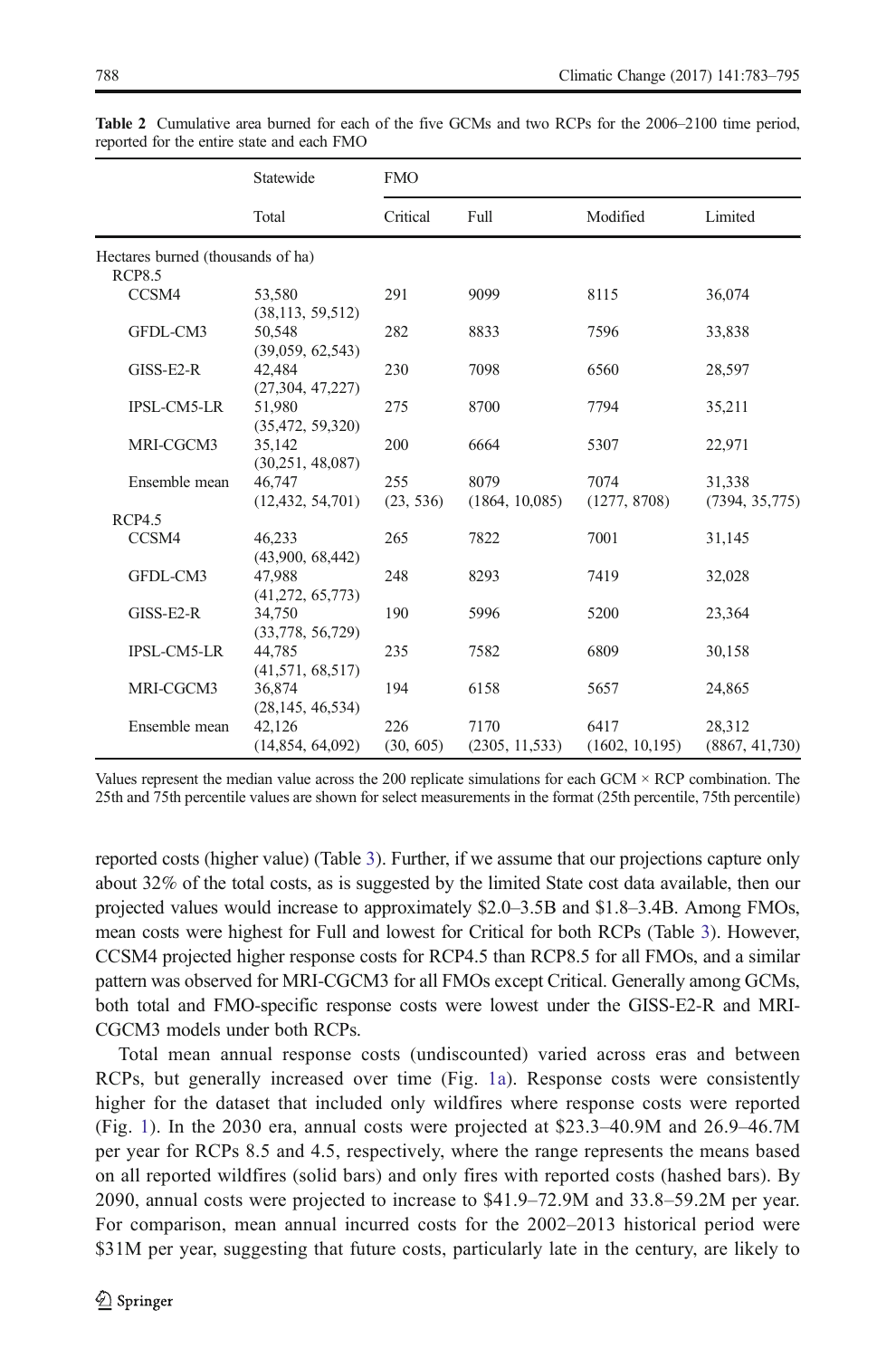<span id="page-6-0"></span>Table 3 Estimated wildfire response costs for each of the five GCMs and two RCPs for the 2006–2100 time period, reported for the entire state and each FMO, and for costs per unit area calculated from all wildfires and for only those fires reporting costs

|                                                                                            | Statewide<br>Total            | FMO                  |                          |                      |                           |  |
|--------------------------------------------------------------------------------------------|-------------------------------|----------------------|--------------------------|----------------------|---------------------------|--|
|                                                                                            |                               | Critical             | Full                     | Modified             | Limited                   |  |
| Response cost based on costs from all fires (millions of USD, 2015\$)<br><b>RCP8.5</b>     |                               |                      |                          |                      |                           |  |
| CCSM4                                                                                      | \$1309<br>$($ \$889, \$1869)  | \$53                 | \$843                    | \$182                | \$231                     |  |
| GFDL-CM3                                                                                   | \$1497<br>(\$1039, \$2128)    | \$57                 | \$993                    | \$199                | \$249                     |  |
| $GISS-E2-R$                                                                                | \$886<br>$(\$562, \$1363)$    | \$36                 | \$566                    | \$125                | \$159                     |  |
| <b>IPSL-CM5-LR</b>                                                                         | \$1459<br>(\$972, \$2133)     | \$53                 | \$940                    | \$207                | \$259                     |  |
| MRI-CGCM3                                                                                  | \$807                         | \$32                 | \$539                    | \$105                | \$131                     |  |
| Ensemble mean                                                                              | $(\$518, \$1220)$<br>\$1192   | \$46<br>(\$4, \$112) | \$776<br>(\$186, \$1066) | \$163                | \$206                     |  |
|                                                                                            | $(\$270, \$1653)$             |                      |                          | $(\$30, \$220)$      | $(\$50, \$255)$           |  |
| RCP4.5                                                                                     |                               |                      |                          |                      |                           |  |
| CCSM4                                                                                      | \$1404<br>(\$972, \$1995)     | \$57                 | \$898                    | \$204                | \$245                     |  |
| GFDL-CM3                                                                                   | \$1348<br>(\$907, \$1972)     | \$49                 | \$891                    | \$181                | \$227                     |  |
| GISS-E2-R                                                                                  | \$750<br>(\$460, \$1191)      | \$32                 | \$487                    | \$101                | \$130                     |  |
| <b>IPSL-CM5-LR</b>                                                                         | \$1366<br>$(\$920, \$1985)$   | \$50                 | \$902                    | \$178                | \$236                     |  |
| MRI-CGCM3                                                                                  | \$864<br>$(\$569, \$1298)$    | \$31                 | \$567                    | \$117                | \$149                     |  |
| Ensemble mean                                                                              | \$1146<br>$(\$245, \$1524)$   | \$44<br>(\$4, \$104) | \$749<br>(\$166, \$986)  | \$156<br>(S28, S201) | \$197<br>$($ \$48, \$233) |  |
| Response cost based on costs from fires with reported costs only (millions of USD, 2015\$) |                               |                      |                          |                      |                           |  |
| <b>RCP8.5</b>                                                                              |                               |                      |                          |                      |                           |  |
| CCSM4                                                                                      | \$2303<br>$(\$1592, \$3235)$  | \$54                 | \$1236                   | \$426                | \$587                     |  |
| GFDL-CM3                                                                                   | \$2612<br>$($ \$1838, \$3659) | \$59                 | \$1456                   | \$465                | \$633                     |  |
| GISS-E2-R                                                                                  | \$1563<br>$(\$1009, \$2358)$  | \$37                 | \$830                    | \$293                | \$403                     |  |
| <b>IPSL-CM5-LR</b>                                                                         | \$2577                        | \$54                 | \$1379                   | \$484                | \$660                     |  |
| MRI-CGCM3                                                                                  | (\$1743, \$3707)<br>\$1402    | \$33                 | \$790                    | \$245                | \$334                     |  |
| Ensemble mean                                                                              | $($ \$916, \$2080)<br>\$2091  | \$47                 | \$1138                   | \$383                | \$523                     |  |
|                                                                                            | $($ \$475, \$2841)            | (\$4, \$114)         | $(\$273, \$1564)$        | (S71, S515)          | (\$127, \$648)            |  |
| <b>RCP4.5</b>                                                                              |                               |                      |                          |                      |                           |  |
| CCSM4                                                                                      | \$2475<br>$(\$1744, \$3460)$  | \$58                 | \$1316                   | \$477                | \$624                     |  |
| GFDL-CM3                                                                                   | \$2358<br>(\$1608, \$3394)    | \$50                 | \$1,307                  | \$424                | \$578                     |  |
| $GISS-E2-R$                                                                                | \$1314<br>$(\$820, \$2045)$   | \$33                 | \$714                    | \$237                | \$331                     |  |
| <b>IPSL-CM5-LR</b>                                                                         | \$2391<br>(\$1628, \$3426)    | \$51                 | \$1323                   | \$417                | \$600                     |  |
| MRI-CGCM3                                                                                  | \$1515<br>(\$1015, \$2234)    | \$32                 | \$831                    | \$273                | \$378                     |  |
| Ensemble mean                                                                              | \$2011                        | \$45                 | \$1098                   | \$366                | \$502                     |  |
|                                                                                            | $(\$434, \$2616)$             | $(\$4, \$106)$       | $(\$243, \$1446)$        | $($ \$65, \$471)     | (\$122, \$592)            |  |

Values represent the median value across the two hundred replicate simulations for each  $GCM \times RCP$ combination. The 25th and 75th percentile values are shown for select measurements in the format (25th percentile, 75th percentile)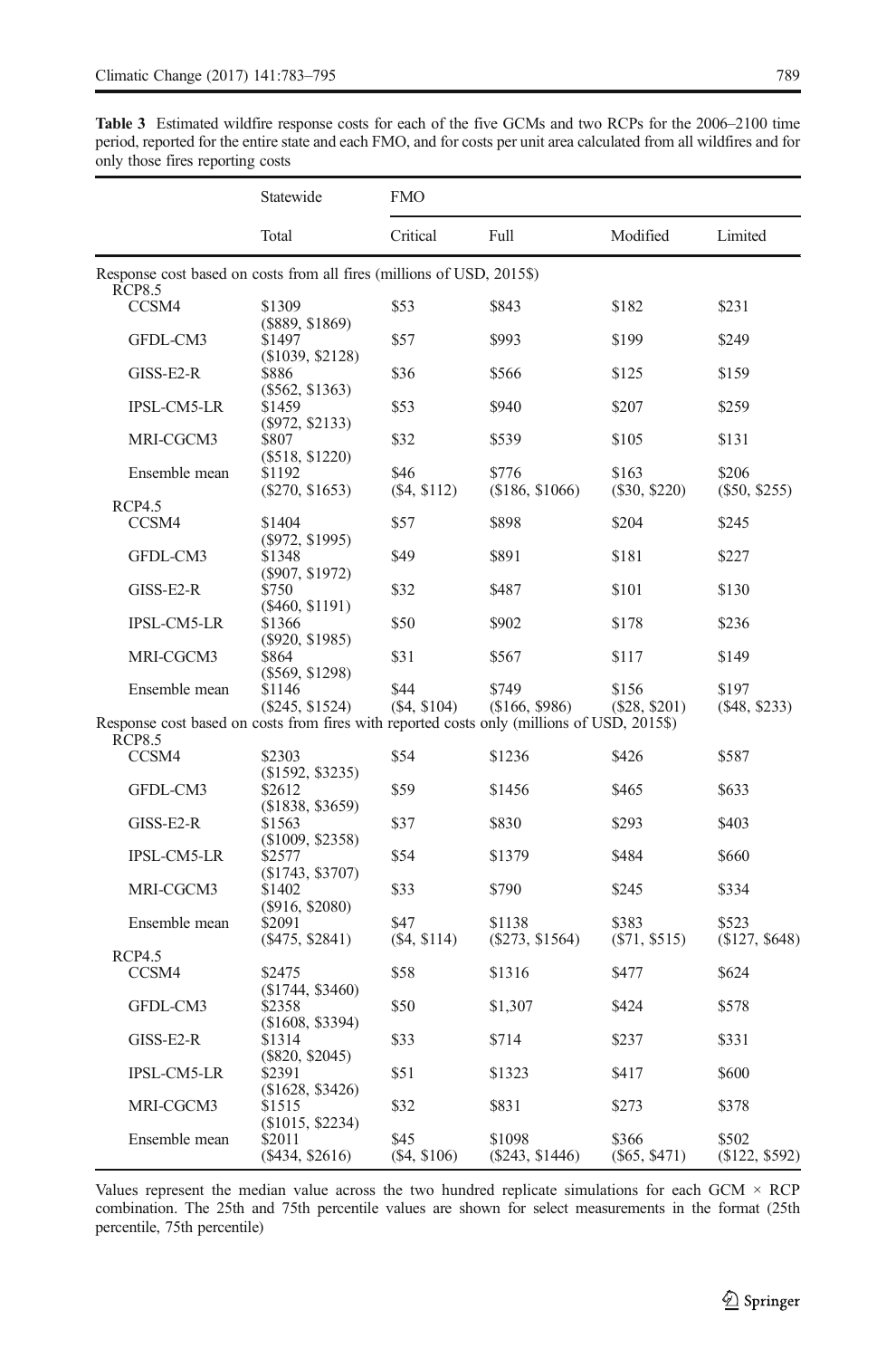<span id="page-7-0"></span>

Fig. 1 Projected annual response costs (millions of USD, 2015\$ undiscounted) summed for all FMOs (a) and each FMO individually (Critical, b; Full, c; Modified, d; Limited, e), for each of the RCPs and study eras. Solid bars indicate projections where cost per hectare values include all reported wildfires and hashed bars represent cost per hectare values calculated using only fires that reported response costs. Costs represent the mean of the five GCMs (calculated using the median of 200 replicate simulations for each GCM  $\times$  RCP  $\times$  FMO combination) and error bars illustrate the minimum and maximum GCM values. Note the difference in scale among panels

be higher than those incurred in the recent past. Inclusion of potential state-incurred annual costs that assume 68% higher costs than those projected would yield estimates of \$39.1–68.7M and 45.2–78.5M per year in 2030 for RCP8.5 and RCP4.5, respectively, and \$70.4–122.5M and 56.8–99.5M per year in the 2090 era. The highest estimated costs (not accounting for potential state-incurred expenses) were observed for RCP8.5 in the 2050 and 2090 eras, although variability among GCMs was observed across all eras. The relative difference between RCPs was also largest for the 2050 and 2090 eras. Response costs in 2030 were slightly higher for RCP4.5, and in 2070 very little difference was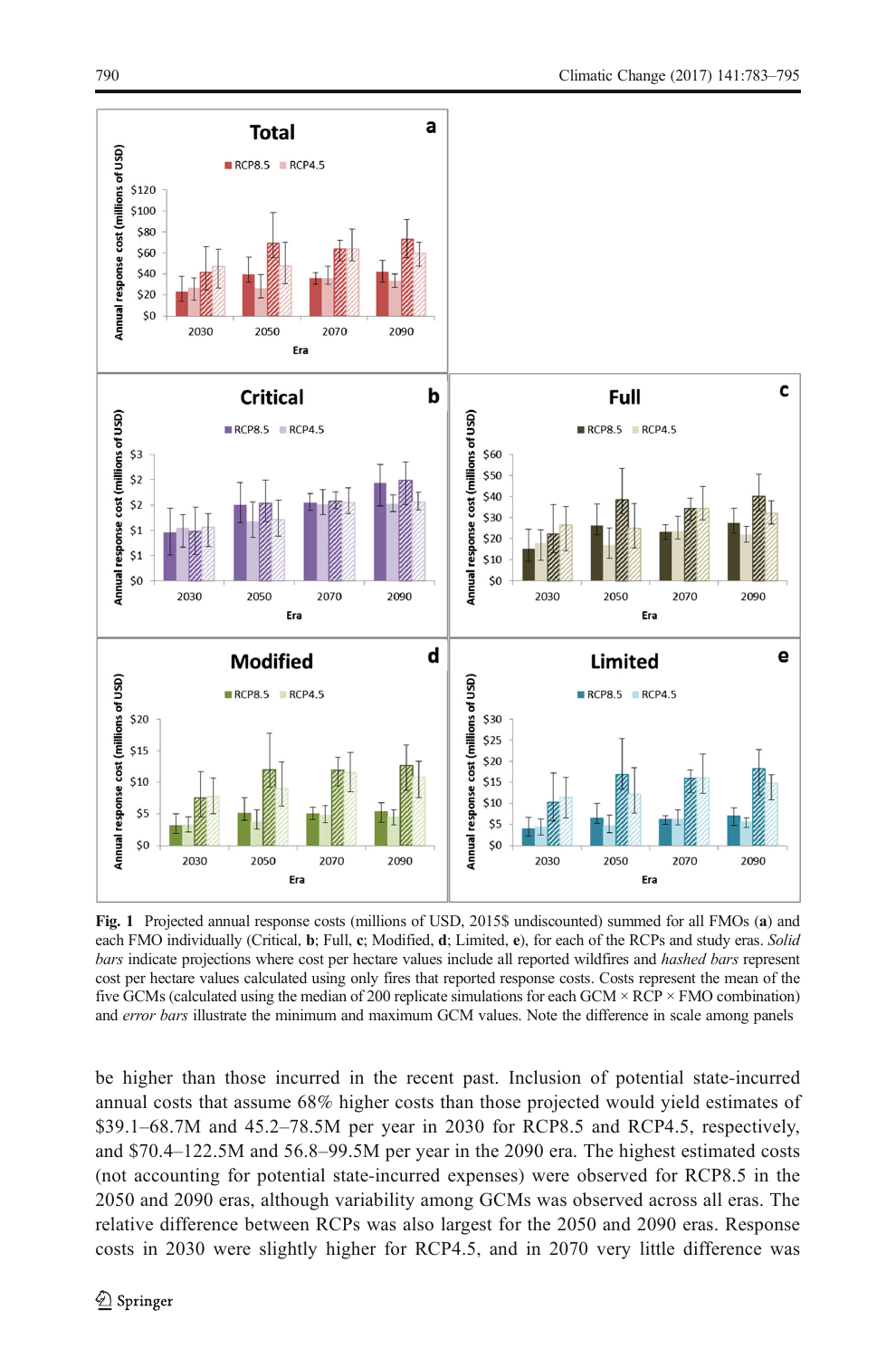<span id="page-8-0"></span>observed between RCPs. The FMOs showed similar patterns in relative differences between RCPs within each era; however, the annual response costs varied considerably across FMOs (Fig. [1b](#page-7-0)–e). The Full FMO exhibited higher response costs than all other FMOs for both RCPs across all eras (Fig. [1c](#page-7-0)). The highest response costs were projected for the Full FMO under RCP8.5 in the 2050 and 2090 eras, where costs were estimated to be \$26.4–38.7M and \$27.4–40.2M annually, respectively. The largest difference between RCPs within an FMO was also observed for the Full FMO in the 2050 era, where annual projected costs were about \$9.4–13.8M higher for RCP8.5 than RCP4.5 (Fig. [1c\)](#page-7-0).

The relative change in mean annual hectares burned between the historic baseline (1970–2005) and projected 2050 and 2090 eras indicated a larger increase in area burned under RCP8.5 than RCP4.5 across much of the state, especially in 2050 (Fig. 2). The largest increase in area burned for RCP8.5 was observed in the Southwest and Interior, while RCP4.5 projected a smaller increase in the western portion of the state and a decline in hectares burned across much of the Interior. In the 2090 era, the RCPs showed similar patterns in the spatial extent of grid cells projected to burn as compared with the historic baseline, but the increase in projected area burned was larger for RCP8.5 than RCP4.5. Generally, the easternmost part of the state showed a decrease and the North Slope showed a slight increase in area burned for both RCPs and eras (Fig. 2). Statewide, projected decadal area burned generally indicated an increase in area burned late in the century relative to the historic baseline, but variability was observed across GCMs (see Online Resource 2, Tables S2 and S4).



Fig. 2 Relative change in mean annual hectares burned between the baseline period (1970–2005) and the 2050 and 2090 eras for each RCP. Values represent the mean of the five GCMs (calculated using the mean of 200 replicate simulations for each GCM  $\times$  RCP combination), illustrated at the 0.5<sup>o</sup>  $\times$  0.5<sup>o</sup> grid cell resolution. Positive values reflect a projected increase in mean area burned while negative values indicate locations where mean area burned is projected to decrease relative to the baseline period. White areas represent locations where no change from baseline was projected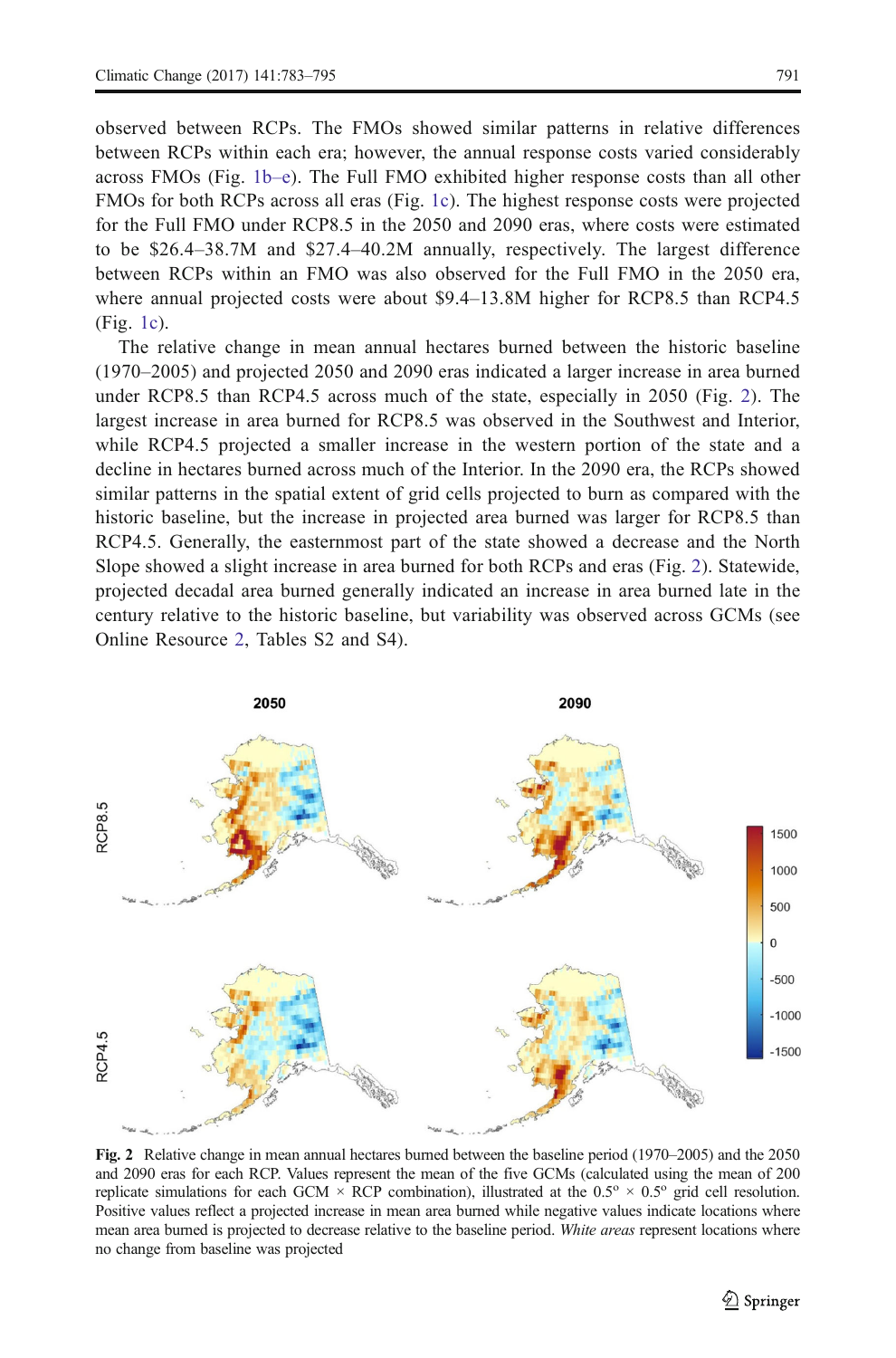# 4 Discussion

Climate change in Alaska is projected to increase area burned and associated response costs, with potential costs estimated to be \$1.1–2.1B from 2006 through the end of the century.

Area burned and associated response costs were generally larger for RCP8.5 than RCP4.5, indicating that reducing global GHG emissions could modestly lessen the total economic impact of climate change. The difference in area burned this century averaged 4.6M ha between RCPs, which is a ∼10% reduction in area burned and comparable to the total hectares burned in just 2004 and 2005, two of Alaska's large fire years (AICC [2016\)](#page-10-0). Cumulative response costs differed by about \$46–80M between RCPs, representing a ∼4% reduction in costs, if the RCP4.5 emissions scenario is realized. The relatively modest benefit of GHG emissions reductions observed here is consistent with a similar analysis for the contiguous USA, which reported a 13–14% reduction in area burned when comparing high and low GHG emissions futures (CIRA [2015](#page-11-0); Mills et al. [2015\)](#page-11-0).

Differences in response costs across the FMOs were influenced by the size of each FMO, the projected area burned, and the response cost per unit area. While the Limited FMO covers the largest area and contained over half the projected cumulative hectares burned, this FMO accounted for only about 17–25% of the projected incurred costs due to the low response cost per hectare (\$17–44, Table S1). In contrast, the Full FMO (with a \$259–379 per hectare response cost) accounted for only 17% of the cumulative area burned, but about 54–65% of incurred costs. Southwest Alaska contains a large area designated as Full and showed the largest projected relative increase in burning (Fig. [2](#page-8-0)), likely driving this finding.

Total mean annual response costs reported here suggest that Alaska will face a continued and increasing financial burden from wildfires. A similar trend was reported recently for Canada, where a rise in projected area burned resulted in higher suppression costs under RCP8.5 relative to RCP2.6, a lower emission scenario than RCP4.5 (Hope et al. [2016](#page-11-0)). An increase in wildfire response costs have also been observed in Canada since the 1970s and are expected to continue to grow as a result of climate change and societal factors (Stocks and Martell [2016\)](#page-11-0). In the 2002–2013 historical time period, our annual response costs averaged \$31M per year (AICC [2016\)](#page-10-0). Our projections, which likely substantially underestimate total costs for the reasons discussed below, indicate that this amount could be surpassed by the 2030 era for both RCPs. For all FMOs, the projected decadal area burned was larger in 2050 and 2090 than in 2070 (Tables S2 and S3 in Online Resource 2), which drove the observed pattern in mean annual response costs (Fig. [1\)](#page-7-0). This shift in burning over time was likely influenced by changes in vegetation composition (Figs. S1 and S2 in Online Resource 3), where an observed pattern of increasing deciduous forest dominance (which is less flammable than spruce) reduced area burned and influenced the fire return interval in ALFRESCO (Rupp et al. [2007](#page-11-0)). Additionally, most of Alaska is projected to experience increased precipitation and the entire state is projected to experience increased temperatures through 2100 across the climate models used here. These climatic factors directly affect fire initiation and subsequent spread in the ALFRESCO model by influencing the flammability of each grid cell (Johnstone et al. [2011\)](#page-11-0). The observed changes among these factors support our observed differences between models in the temporal pattern of decadal area burned (see Tables S2 and S3). The decrease in 2030 relative to the baseline for three of the five GCMs, for example, likely results from a large increase in precipitation during that era, with a less pronounced increase in temperature.

Our response cost estimates would be improved by the use of historical cost per hectare data that includes both state and federally incurred costs. Because we derived per hectare costs using only federal expenditures data, we are likely missing a considerable contribution of costs that are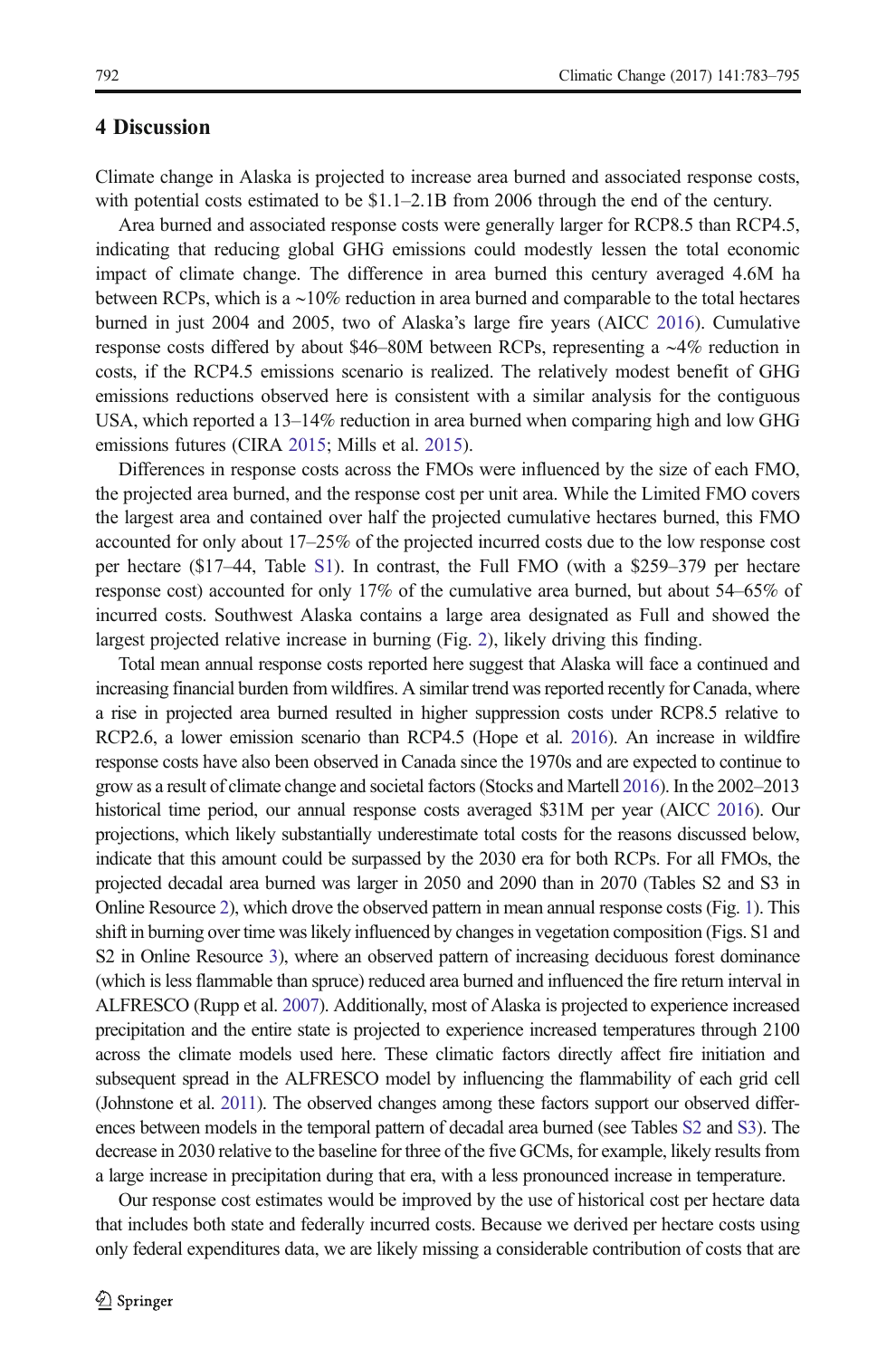<span id="page-10-0"></span>incurred by the state for two reasons. First, there are likely instances where both state and federal resources are expended in fighting the same fires. The inclusion of those state expenditures in the per-fire cost reporting would increase the per hectare values. Second, many state response efforts are focused in higher priority management areas, which increases the effort expended. These limitations are clearly illustrated by reported state-incurred costs that accounted for 68% of total wildfire response costs in Alaska in recent years. When we integrate this finding with our cost estimates, cumulative costs this century rise considerably to \$2.0–3.5B and \$1.8–3.4B, for RCP8.5 and RCP4.5, respectively. This suggests realized costs in the future may be much higher than those reported here, which will likely place an even greater financial burden on fire management agencies. Our estimates could also be improved by evaluation of fixed versus

variable costs and how they may change over time in response to wildfire activity.

Enhanced capabilities to project small wildfires and monetize associated response costs would also improve projected cost estimates. Historically, a large proportion of ignited fires have remained smaller than the 100-ha grid cell resolution of the ALFRESCO model (DeWilde and Chapin [2006\)](#page-11-0). This suggests that our approach may be unable to capture many fires. Additionally, many of these small fires have historically occurred within the Critical and Full FMOs (AIWFMP 2010; DeWilde and Chapin [2006\)](#page-11-0), and therefore likely incurred relatively high costs. Another consideration outside the scope of this analysis is the effect of continued expansion of human settlement in the WUI. This could increase the number of human-ignited fires (Calef et al. [2008](#page-11-0)) and the size of the area designated to higher suppression FMOs. Finally, recent research indicates that climate warming may increase lightning strikes (Romps et al. [2014](#page-11-0)), which could influence the frequency of lightning-caused fires in the future, provided that increases in precipitation do not serve to counteract these effects.

This study provides a first estimate of potential wildfire response costs for Alaska through the end of the century. Relative differences in area burned among FMOs and the associated response costs presented here may help to inform future resource needs and considerations when balancing societal risks and funding constraints. Future analyses that build on this work would further improve our ability to project changes in wildfire and suppression needs as the climate continues to change.

Acknowledgements We acknowledge the financial support of the U.S. EPA's Climate Change Division (contract #EP-D-14-031) and thank two anonymous reviewers for comments that improved this manuscript. The views expressed here are those of the authors, and do not necessarily reflect those of the EPA.Authors' contributions A.M.M., J.M., B.B. and J.A.M. developed the study concept and methodology; A.M.M. compiled and calculated response cost estimates; J.M., B.B., L.R., and T.S.R. performed the technical modeling analyses and summarized results; and A.M.M. wrote the paper, with input on technical methods from all authors.

Open Access This article is distributed under the terms of the Creative Commons Attribution 4.0 International License (http://creativecommons.org/licenses/by/4.0/), which permits unrestricted use, distribution, and reproduction in any medium, provided you give appropriate credit to the original author(s) and the source, provide a link to the Creative Commons license, and indicate if changes were made.

# References

AICC (2016) Alaska Interagency Coordination Center

Balshi MS, McGuirez AD, Duffy P, Flannigan M, Walsh J, Melillo J (2009) Assessing the response of area burned to changing climate in western boreal North America using a Multivariate Adaptive Regression Splines (MARS) approach. Glob Chang Biol 15:578–600

AIWFMP (2010) Alaska Interagency Wildland Fire Management Plan 2010. Alaska Department of Natural Resources, Division of Forestry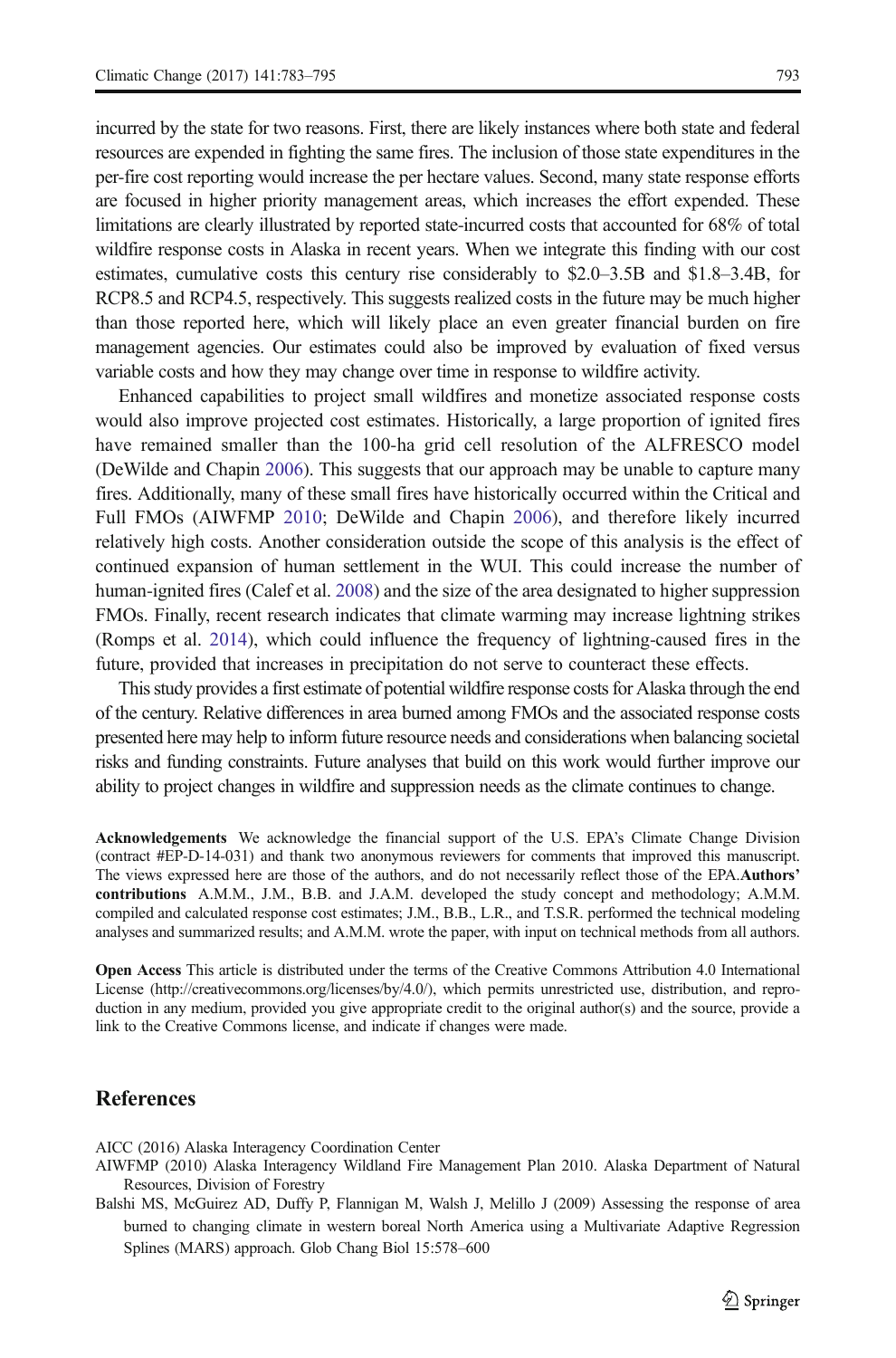- <span id="page-11-0"></span>Berman M, Juday GP, Burnside R (1999) Climate change and Alaska's forests: people, problems, and policies. In: Weller G, Anderseon PA (eds) Assessing the consequences of climate change for Alaska and the Bering Sea Region, vol 1998, Proceedings of a Workshop at the University of Fairbanks, 29-30 October. University of Alaska Fairbanks, Center for Global Change and Arctic System Research, pp 21–42
- Calef MP, McGuire AD, Chapin FS III (2008) Human influences on wildfire in Alaska from 1988 through 2005: an analysis of the spatial patterns of human impacts. Earth Interact 12
- CIRA (2015) Climate change in the United States: benefits of global action, 2015. United States Environmental Protection Agency
- Cohen JD (2000) Preventing disaster—home ignitability in the wildland-urban interface. J For 98:15–21
- DeWilde L, Chapin FS (2006) Human impacts on the fire regime of interior Alaska: interactions among fuels, ignition sources, and fire suppression. Ecosystems 9:1342–1353
- Duffy PA, Walsh JE, Graham JM, Mann DH, Rupp TS (2005) Impacts of large-scale atmospheric-ocean variability on Alaskan fire season severity. Ecol Appl 15:1317–1330
- Flannigan M, Stocks B, Turetsky M, Wotton M (2009a) Impacts of climate change on fire activity and fire management in the circumboreal forest. Glob Chang Biol 15:549–560
- Flannigan MD, Krawchuk MA, de Groot WJ, Wotton BM, Gowman LM (2009b) Implications of changing climate for global wildland fire. Int J Wildland Fire 18:483–507
- Flannigan MD, Wotton BM, Marshall GA, de Groot WJ, Johnston J, Jurko N, Cantin AS (2016) Fuel moisture sensitivity to temperature and precipitation: climate change implications. Clim Chang 134:59–71
- Gillett NP, Weaver AJ, Zwiers FW, Flannigan MD (2004) Detecting the effect of climate change on Canadian forest fires. Geophys Res Lett 31:4
- Hope ES, McKenney DW, Pedlar JH, Stocks BJ, Gauthier S (2016) Wildfire suppression costs for Canada under a changing climate. PLoS One 11:e0157425
- Johnstone JF, Hollingsworth TN, Chapin FS III, Mack MC (2010) Changes in fire regime break the legacy lock on successional trajectories in Alaskan boreal forest. Glob Chang Biol 16:1281–1295
- Johnstone JF, Rupp TS, Olson M, Verbyla D (2011) Modeling impacts of fire severity on successional trajectories and future fire behavior in Alaskan boreal forests. Landsc Ecol 26:487–500
- Kasischke ES, Verbyla DL, Rupp TS, McGuire AD, Murphy KA, Jandt R, Barnes JL, Hoy EE, Duffy PA, Calef M, Turetsky MR (2010) Alaska's changing fire regime—implications for the vulnerability of its boreal forests. Can J For Res 40:1313–1324
- Kelly R, Chipman ML, Higuera PE, Stefanova I, Brubaker LB, Hu FS (2013) Recent burning of boreal forests exceeds fire regime limits of the past 10,000 years. Proc Natl Acad Sci U S A 110:13055–13060
- Mann DH, Rupp TS, Olson MA, Duffy PA (2012) Is Alaska's boreal forest now crossing a major ecological threshold? Arct Antarct Alp Res 44:319–331
- Markon CJ, Trainor SF, Chapin FSI (eds) (2012) The United States National Climate Assessment—Alaska Technical Regional Report: U.S. Geological Survey Circular 1379., p 148
- Martinich J, Reilly J, Waldhoff S, Sarofim M, McFarland J (eds) (2015) Special issue on a mutli-model framework to achieve consistent evaluation of climate change impacts in the United States., pp 1–181
- McSweeney CF, Jones RG, Lee RW, Rowell DP (2015) Selecting CMIP5 GCMs for downscaling over multiple regions. Clim Dyn 44:3237–3260
- Mills D, Jones R, Carney K, St Juliana A, Ready R, Crimmins A, Martinich J, Shouse K, DeAngelo B, Monier E (2015) Quantifying and monetizing potential climate change policy impacts on terrestrial ecosystem carbon storage and wildfires in the United States. Clim Chang 131:163–178

Romps DM, Seeley JT, Vollaro D, Molinari J (2014) Projected increase in lightning strikes in the United States due to global warming. Science 346:851–854

- Rupp TS, Starfield AM, Chapin FS (2000) A frame-based spatially explicit model of subarctic vegetation response to climatic change: comparison with a point model. Landsc Ecol 15:383–400
- Rupp TS, Starfield AM, Chapin FS, Duffy P (2002) Modeling the impact of black spruce on the fire regime of Alaskan boreal forest. Clim Chang 55:213–233
- Rupp TS, Chen X, Olson M, McGuire AD (2007) Sensitivity of simulated boreal fire dynamics to uncertainties in climate drivers. Earth Interact 11:21
- Rupp DE, Abatzoglou JT, Hegewisch KC, Mote PW (2013) Evaluation of CMIP5 20th century climate simulations for the Pacific Northwest USA. J Geophys Res-Atmos 118:10884–10906
- Rupp TS, Duffy P, Leonawicz M, Lindgren M, Breen A, Kurkowski T, Floyd A, Bennett A, Krutikov L (2016) Climate simulations, land cover, and wildfire. In: Zhu Z, McGuire AD (eds) Baseline and projected future carbon storage and greenhouse-gas fluxes in ecosystems of Alaska. U.S. Geological Survey Professional Paper 1826., p 196
- Stocks BJ, Martell DL (2016) Forest fire management expenditures in Canada: 1970-2013. For Chron 92:298–306
- Taylor KE, Stouffer RJ, Meehl GA (2012) An overview of CMIP5 and the experiment design. Bull Am Meteorol Soc 93:485–498